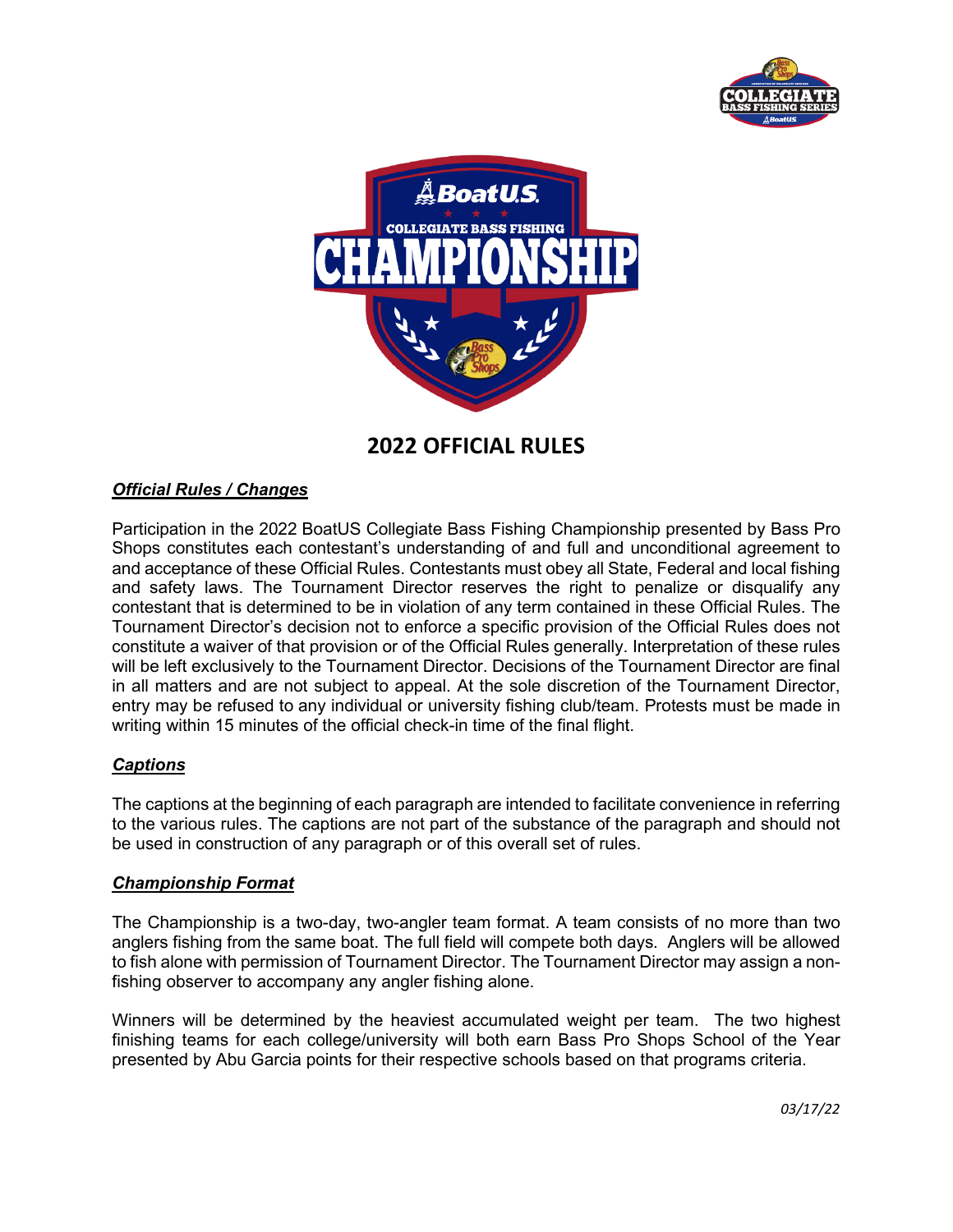

# *Championship Registration*

Begins on Monday, January 3, 2022 10:00 am and closes on Wednesday, May 11, 2022 at 6:00 pm CST. The Championship field will be limited to the first two-hundred (200) qualified two‐person teams.

All bass fishing clubs qualify to register one (1) two-person team for the 2022 Championship. Additional teams may qualify based on the Championship Qualification criteria posted on the ACA website (www.collegiatebasschampionship.com). The Final field will be determined by the Association of Collegiate Anglers.

# *Angler Check-in & Pre-Tournament Meeting*

Each contestant **must check-in** in person at the designated site during the official on-site checkin by 6:00pm CST on Wednesday, May 25, 2022. All contestants must be present during the pretournament meeting unless authorized otherwise by the Tournament Director.

# *Participation / Eligibility*

Participation is open to college students who are **enrolled full-time** based on their school's definition of a full-time student for their degree program. They also must be a full-time student in an accredited college or university as recognized by the ACA as well as being members in good standing of that college or university's institutionally recognized fishing club that has been cleared to compete and represent their college or university. Participants must have an overall GPA of 2.0 or higher.

Students who graduated within **five (5) months** of the tournament date are eligible to compete. **All participants will be required to show a current student ID and a state issued photo ID at registration. No student angler may compete in more than five (5) years of Championship events during his/her schooling period.** All contestants must be able to provide a complete transcript upon request to prove their eligibility to compete in this event to show they were enrolled full time.

Each team must provide its own equipment including, without limitation, fishing equipment and a boat, all subject to the restrictions contained in these Official Rules.

All contestants must have in their possession a valid fishing license for the specified tournament waters being fished. Licenses must be purchased prior to official practice days.

# *Off-Limits / Pre-Tournament Practice*

Tournament Waters are now defined as navigable waters of Pickwick Lake, Alabama. At no time may teams leave a boat to push it into and out of an area. Anglers must be able to use their motor (combustion or electric) to enter and depart a fishing area.

A valid Alabama fishing license is required for this event.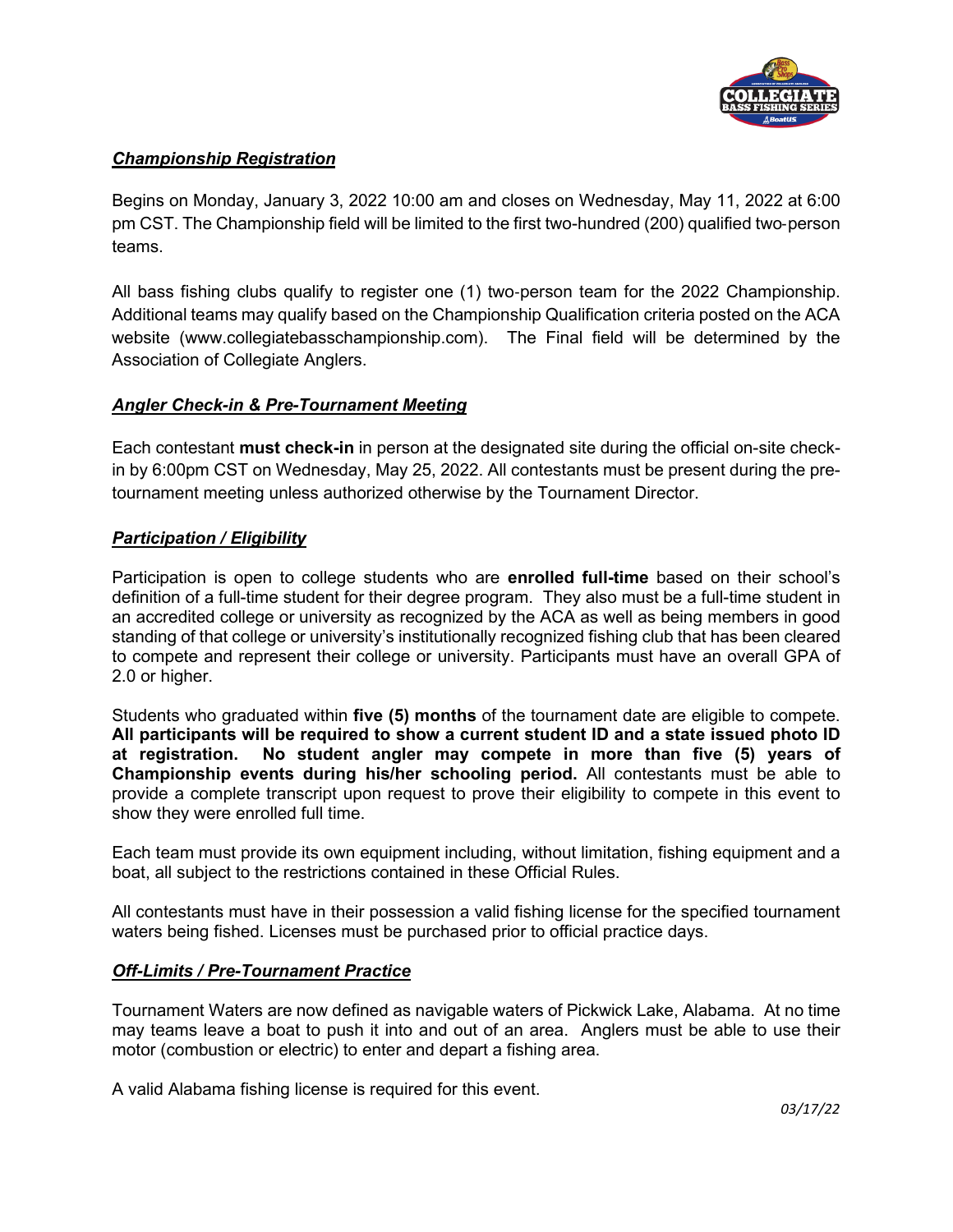

**Tournament Waters will be off-limits for approximately two-weeks prior to the first official tournament day.** The tournament lake goes off-limits at 12:00 am EST, Sunday, May 8, 2022. The last legal day for pre-tournament fishing will be Saturday, May 7, 2022 no later than 11:59 pm CST.

The first official practice day for the Championship will be Sunday, May 22, 2022, from safe light to sundown.

On the last official practice day for the Championship, which is Wednesday, May 25, 2022, all participants must be off the water by 3:00pm CST.

# **Specific Examples**

No contestant may be on the tournament waters after 3:00pm CST on Wednesday, May 25, 2022, except during tournament day hours.

No angler may be on the water for other events during the off-limits period.

#### *ADDITIONAL Restrictions*

During the official practice days and competition days, contestants may not solicit and/or receive fishing information from anyone except other contestants.

Non-competitors (family, coaches, friends, etc.) are allowed on-the-water during **practice or tournament hours however they cannot share any information or gear in any manner that benefits competitors in the event.** 

Non-competitors (family, coaches, friends, etc.) on the water cannot provide anglers with an advantage.

-For example: cannot deliver baits, fuel, gear, etc.

 -No communication regarding fishing conditions or any other information resulting in knowledge about lake/fishing is allowed. This includes, but is not limited to, providing updates on how any other team is currently doing at the event.

For an angler to receive assistance regarding non-emergency issues, such as mechanical help, the boat must be beached or tied up to a dock for bystander to get in the boat to assess issues, unless otherwise approved by tournament officials.

Beginning with official practice and extending through competition, non-competitors (family, coaches, friends, etc.) are **not** allowed to be in the boat with contestants except in the event of an emergency (rescue, mechanical breakdown, etc.).

GPS waypoints may not be provided to contestants by anyone except other contestants. Contestants may not follow a non-competitor's boat or participate in the practice of "hole sitting" or the placing of markers by anyone.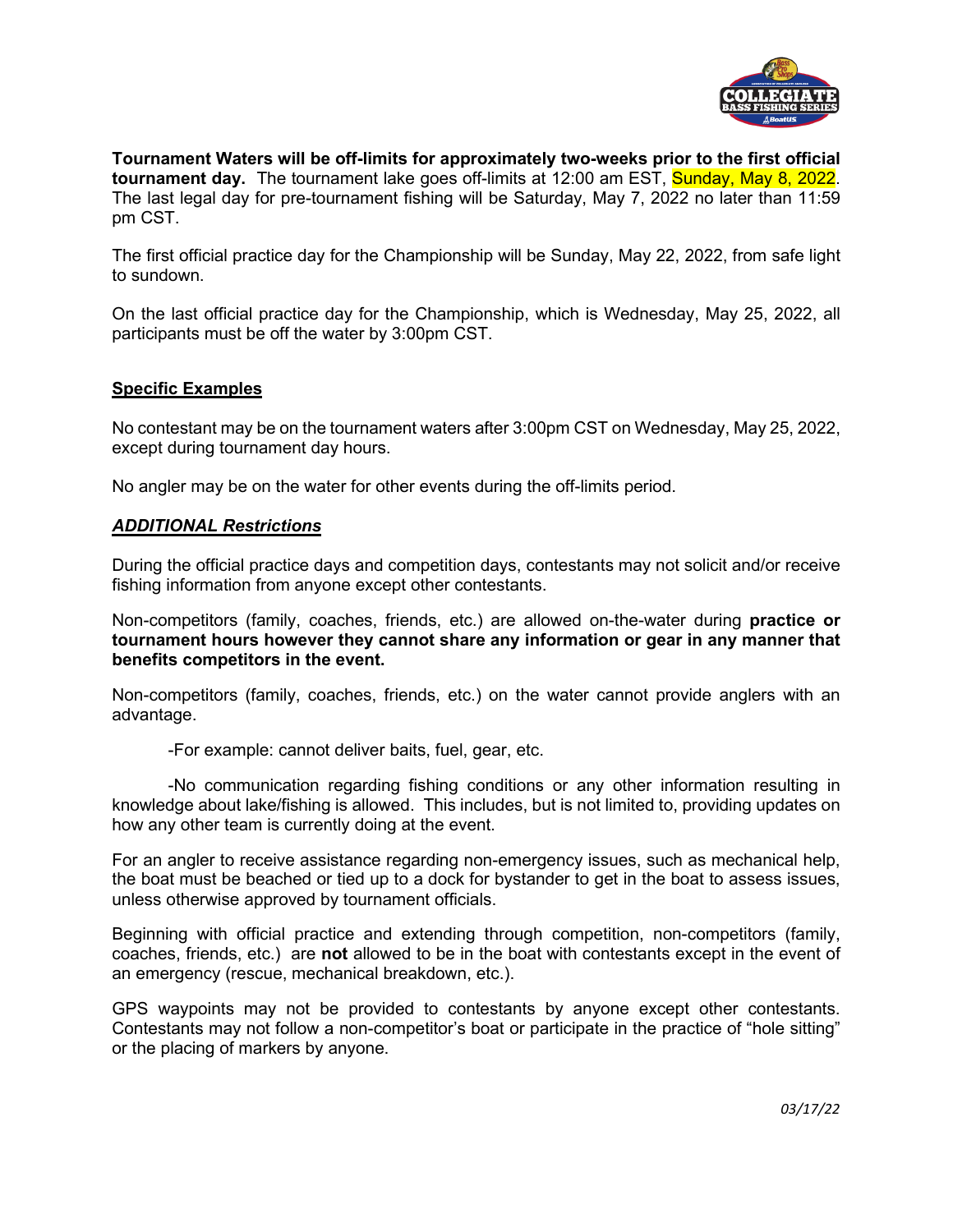

The purchasing or bartering for information or the hiring of services is not permitted after the start of the off-limits and official practice period.

#### **Any anglers caught in violation of the rules above, will result in a penalty to be administered by the Tournament Director, up to and including disqualification.**

The use of cellular phones will be allowed during tournament hours for the following reasons.

- a. To send pics or location to the Association of Collegiate Anglers Staff.
- b. Post photos and videos from the event on fishing related sites by anglers promoting the event and action.
- c. Emergency situations.

# *Safety*

Safe boating must be observed at all times. Contestants must observe "no wake" areas including **posted** bridges and other areas identified by the Tournament Director.

# **Each contestant is required to wear a fastened, U.S. Coast Guard approved, personal flotation device at all times when the combustion engine is in operation, during official practice days, and during the tournament days. This includes launching and loading of boats.**

All boats must be equipped with an emergency ignition shut off device that must be securely attached to the driver's body whenever the combustion engine is in operation, including launching and loading of boats. At the discretion of the Tournament Director, tournament days may be shortened, postponed or canceled due to unsafe weather or water conditions.

# **Any anglers caught in violation of the rules above, will result in a penalty to be administered by the Tournament Director up to and including disqualification.**

#### *Sportsmanship*

All contestants are required to follow high standards of sportsmanship, courtesy, and conservation and to conduct themselves in a manner that will be a credit to themselves, their school, event sponsors, the sport of fishing and the Association of Collegiate Anglers. Examples of conduct not complying with those standards include, but are not limited to, the following:

- Violation of or failure to comply with any of the official rules for the Tournament.
- Consumption and/or possession of any alcoholic beverages or any kind of mind-altering substance during registration, the pre-tournament meeting or during tournament hours extending through the weigh-in are strictly prohibited.
- Conviction of a felony within the past 36 months.
- Suspension/disqualification from any fishing tournament or organization.

*03/17/22*  In other words, conduct or actions reflecting unfavorably upon efforts to promote safety, sportsmanship, fair competition and compliance with tournament rules, or which fail to comply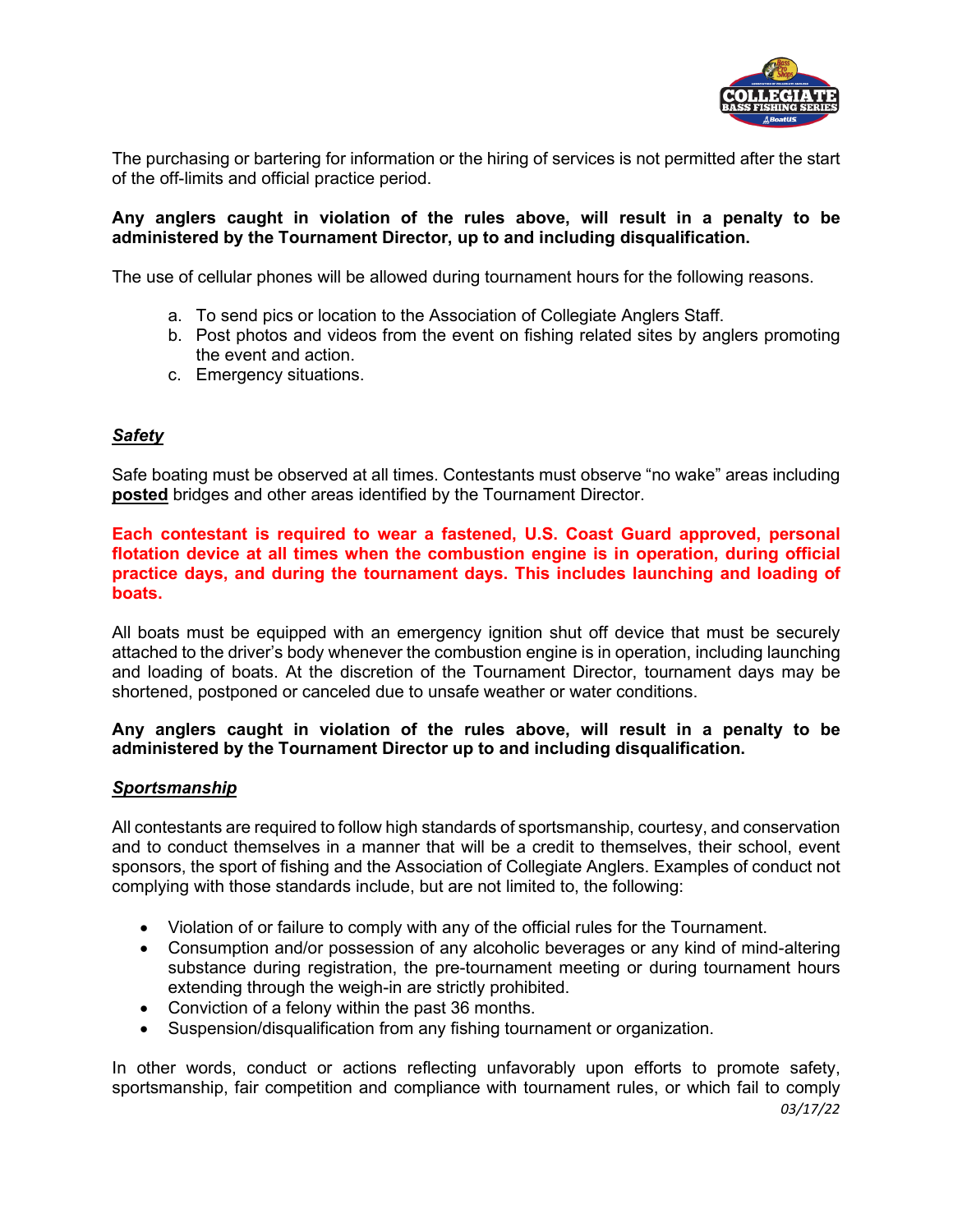

with the standards set forth in this paragraph. Disqualification both for the college/university fishing club and anglers committing the violation is possible from future ACA events for failure to abide by these rules. The determination of the ACA staff is final in these rulings.

In case of any conduct not complying with the standards, the Tournament Director shall have the right to refuse any application, or to deny a confirmed application, by returning the registration of a previously accepted application to disqualify a contestant.

# *Boat and Horsepower Regulations*

All boats must be a minimum of 16 feet in length. No cumbersome crafts will be allowed.

All boats must be equipped with wheel steering; no other steering device will be permitted.

Each boat must have all required U.S. Coast Guard required safety equipment.

Boats must contain a properly aerated live-well capable of maintaining alive a limit of bass.

Maximum horsepower for all outboards used in the Tournament may not to exceed the horsepower set forth on the "Maximum Capacities" placard described below.

- Each boat must have a clearly legible "Maximum Capacities" placard that includes a maximum horsepower rating affixed to the boat by the manufacturer. The horsepower of the outboard engine must not exceed the maximum horsepower capacity specified on the boat placard. By registering for the Tournament, each contestant agrees to submit his or her boat and/or motor to an inspection by the Tournament Director*.*
- Falsifying information on entry forms or altering the horsepower numbers on the motor or "Maximum Capacities" placard will be cause for disqualification from the Tournament and may result in ineligibility to compete in future events.
- No platforms may be used during tournament competition to gain height advantage.
- Fuel may be carried only in factory installed (built-in) fuel tanks. Any additional fuel used during the tournament day must be purchased from a retail facility open to the public. Fuel must be pumped directly into the boat using a hose and nozzle.

# *Permitted Fishing Methods*

All bass must be caught alive in a conventional sporting manner.

When sight fishing, all bass must be hooked inside the mouth.

Only artificial lures may be used except for pork rinds.

Only one fishing rod per angler may be used at a time. Additional rods may be in the boat and ready for use; however, each cast and retrieve must be completed before another cast is attempted or rod is used.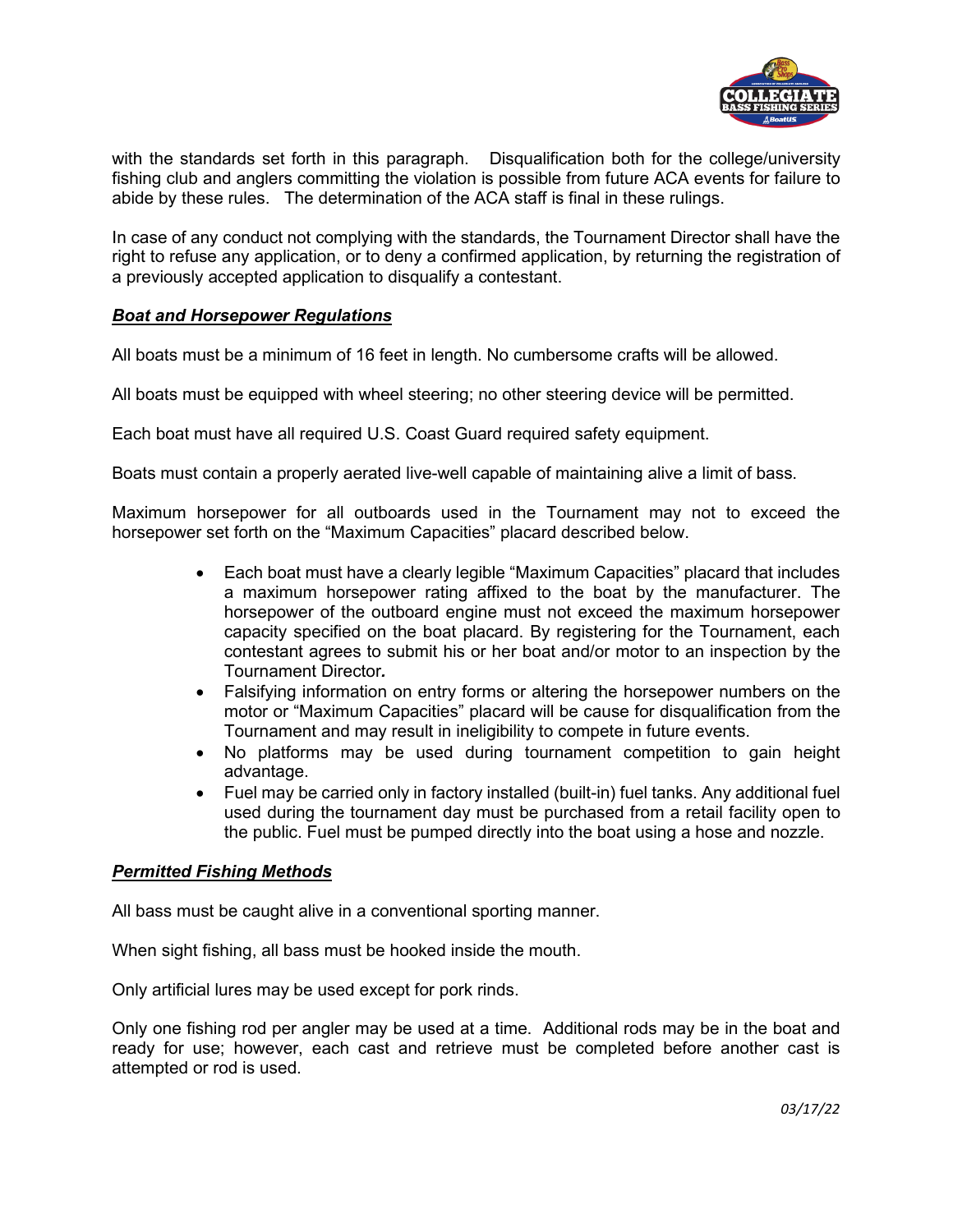

Trolling, defined as moving the bait with the assistance of the combustion engine, as a method of fishing is not allowed.

No strolling or long-lining will be permitted.

All angling must be conducted from the boat.

At no time may a contestant leave the boat to land a fish, or to make the boat more accessible to fishing waters.

Bank fishing is not permissible.

# *Permitted Fishing Locations*

Official tournament waters will be Pickwick and Wilson Lake. Anglers cannot lock through the Pickwick Dam, or lock up to Wheeler Lake.

Contestant's may fish anywhere on tournament waters available to the public and accessible by boat, except areas designated as "Off-Limits", "No Fishing", "No Boats", "Boats Keep Out", etc. by local, state or federal officials. Contestants are prohibited from casting into these areas or having their boat in these areas at any time. Contestant's may not fish within 50 yards of a competitor's boat that was first anchored (an anchored boat is a boat held in a stable position by a line attached to a weight or a Power-Pole anchor with the trolling motor in the up position).

At no time may a contestant leave the boat to land a fish or make the boat more accessible to fishing waters.

Contestants must leave and return to the official checkpoint by boat.

The boat must remain in the tournament waters during the tournament day.

No tournament boat may be loaded on the trailer before weigh-in except with the permission of the Tournament Director*.* 

In the event of equipment failure or emergency, there will be only two permitted methods of returning to the official checkpoint:

- By the team members remaining in their boat and being towed in by water, by any other boat.
- By one or both team members boarding another competitor's boat to be brought to shore.

Under these conditions the team catch may be counted without a penalty (except for late penalties, fish care penalties or other penalties pertaining to other tournament rules). Contestants who elect to return to the official checkpoint by any other means than cited above will forfeit their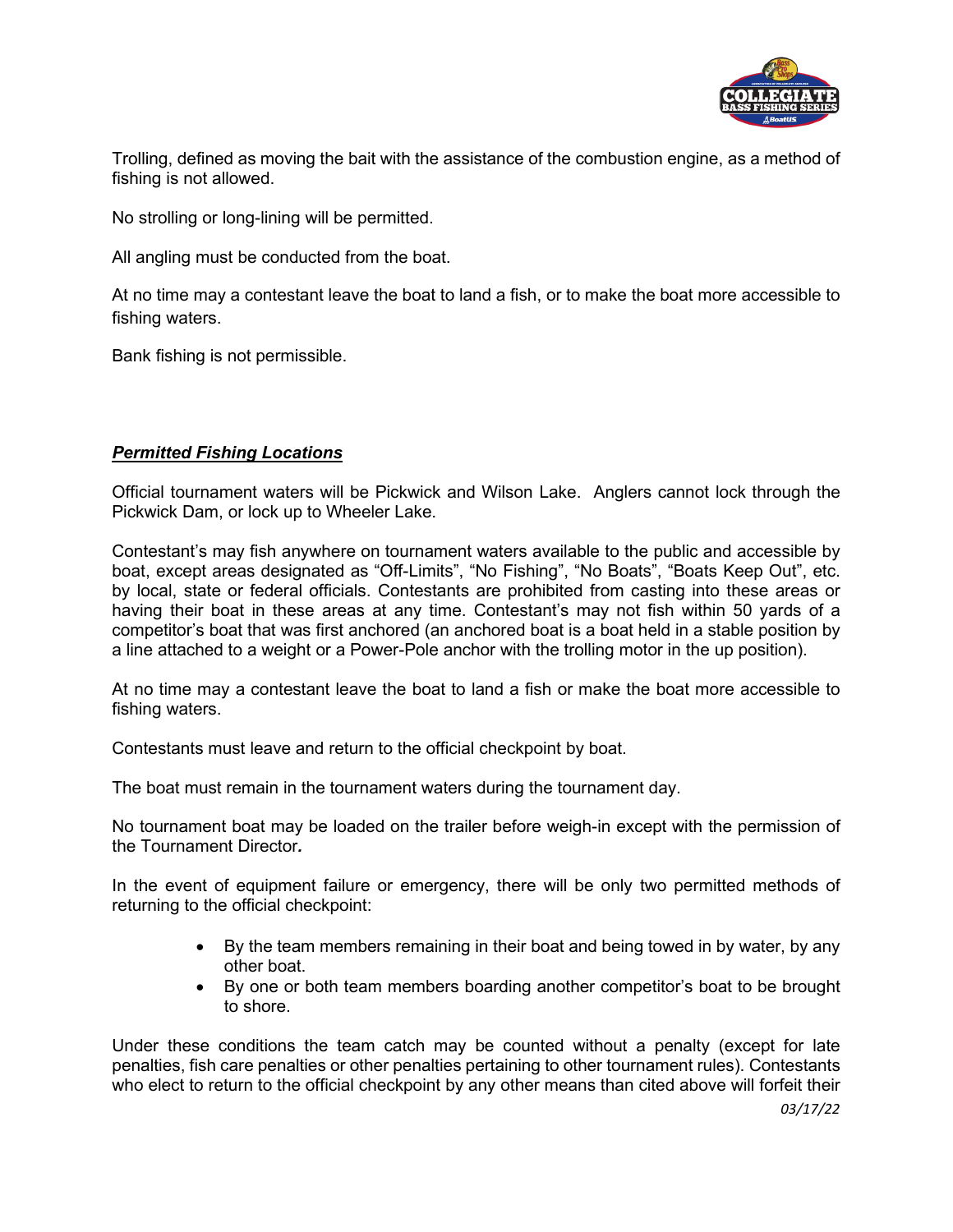

day's catch to that point in time in the tournament day. Any contestant returning to the checkpoint will be eligible to restart and resume competition under the supervision of the Tournament Director or his designated Tournament Official. It is the sole responsibility of contestants to locate the Tournament Director to request a restart.

# *Official Checkpoints*

There will be only one official checkpoint for boat check-in in the morning and one official checkin point in the afternoon. Failure to go through boat checkpoint in the morning or failure to checkin at the official checkpoint in the afternoon will result in losing credit for that day's catch. All competitors and their boats must be in full compliance with tournament rules before they can depart from the official checkpoint in the morning. All contestants **MUST** check-in in the afternoon even if they don't have any fish to weigh. All fishing must cease upon check-in in the afternoon.

# *Late Penalty*

Contestants who are not at the official check-in area at the appointed time will be penalized one (1) pound per minute deducted from the total weight including any weight to be counted toward a big bass award. Any contestant more than fifteen (15) minutes late will lose credit for that day's weight.

# *Live Fish*

Every effort must be made to keep bass alive through the use of a properly aerated live-well.

The use of live-well additives is encouraged to promote the healthy return of bass to their natural habitat. A half-pound (.50 pounds) will be deducted from the total weight for each dead bass presented for weigh-in. Contestants are not allowed to cull dead fish for any reason.

#### *Scoring*

Scoring will be determined by the weight of each team's catch, including any penalty assessments.

Only Largemouth, Spotted, Smallmouth, Red Eye and Shoal bass are accepted species.

The limit will be five (5) bass per team. Teams may not have more than five (5) bass in the livewell at any time unless actively culling. Culling must be done immediately.

The official minimum lengths will be announced during the Pre-Tournament Meeting prior to the first tournament day. Any fish which fail to measure the prescribed minimum length, will not be weighed and will be penalized at the rate of one (1) pound for each short fish presented.

Bass Pro Shops School of the Year presented by Abu Garcia points will be based off each team's catch in relation to the final standings. Only the top two (2) teams from a college/university will be eligible to earn points in accordance with the School of the Year program rules. Teams must weigh a fish to earn points.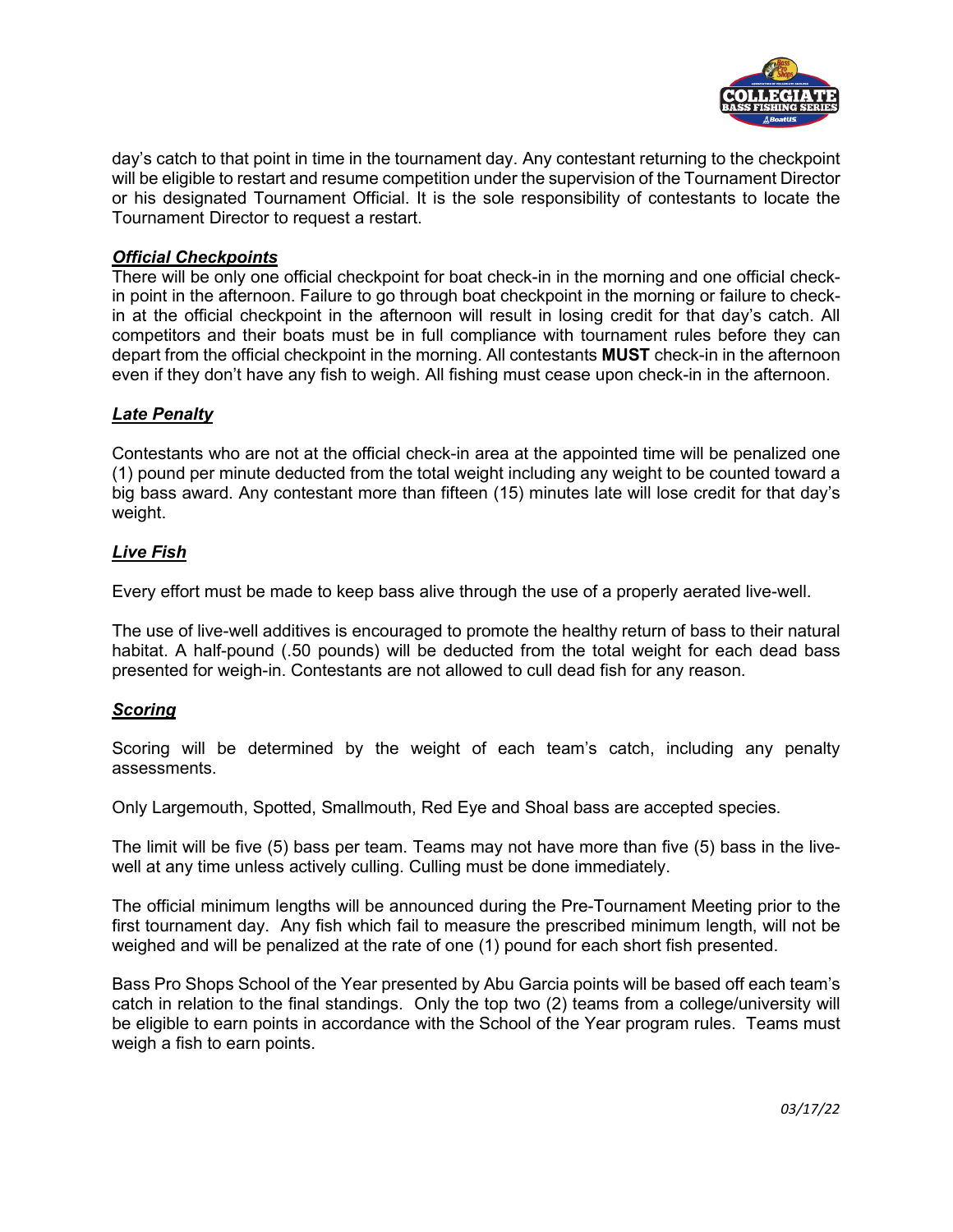

# *Ties*

In the event of a tie, the heaviest one-day catch will break ties on the final day. Ties for all other places will be determined by a coin flip.

# *Television Coverage*

During all televised events, competitors may not fish while using tobacco products when the camera is filming them. Smoking or the use of tobacco products is also not allowed in weigh-in lines.

All contestants must allow camera boats to follow and be in their boats during this event upon request from the Bass Pro Shops Collegiate Bass Fishing Series. Refusal to do so will be grounds for disqualification. Refusal will include penalties up to and including disqualification.

# *Truth Verification Test*

Each contestant agrees to submit, by signature on the release form, to a polygraph or voice stress analysis examination and to abide by its conclusion. Failure to pass an examination will result in disqualification. Truth verification tests will be used at the Tournament Director's sole discretion, and the determination of the meaning of the results will be made solely by the Tournament Director.

#### *Insurance*

Watercraft liability insurance will be the responsibility of each angler. It must have the minimum coverage that the state requires and is mandatory of all contestants participating in the tournament.

#### *Other*

Association of Collegiate Anglers (ACA) offers numerous discount and contingency programs via our partners. Any mis-use of these discount or contingency programs, including but not limited to providing discount codes or products purchased using these discount programs to another person, even if that other person is also a collegiate angler, or posting discount codes on-line for others to use is a violation of ACA and discount and contingency program rules. In addition, to qualify for a contingency program, anglers must fully meet requirements of that contingency program rules and standards. Failure to obey and abide by any rules may result in a contestant and/or the contestant's school bass fishing club being penalized. These penalties are invoked solely at the discretion of the ACA and Tournament Director and can be applied to the individual contestant or school bass fishing program. Penalties may range from not being allowed to receive / utilize any collegiate discount or contingency program in the future, up to disqualification in events and banishment of the school from competing in ACA events.